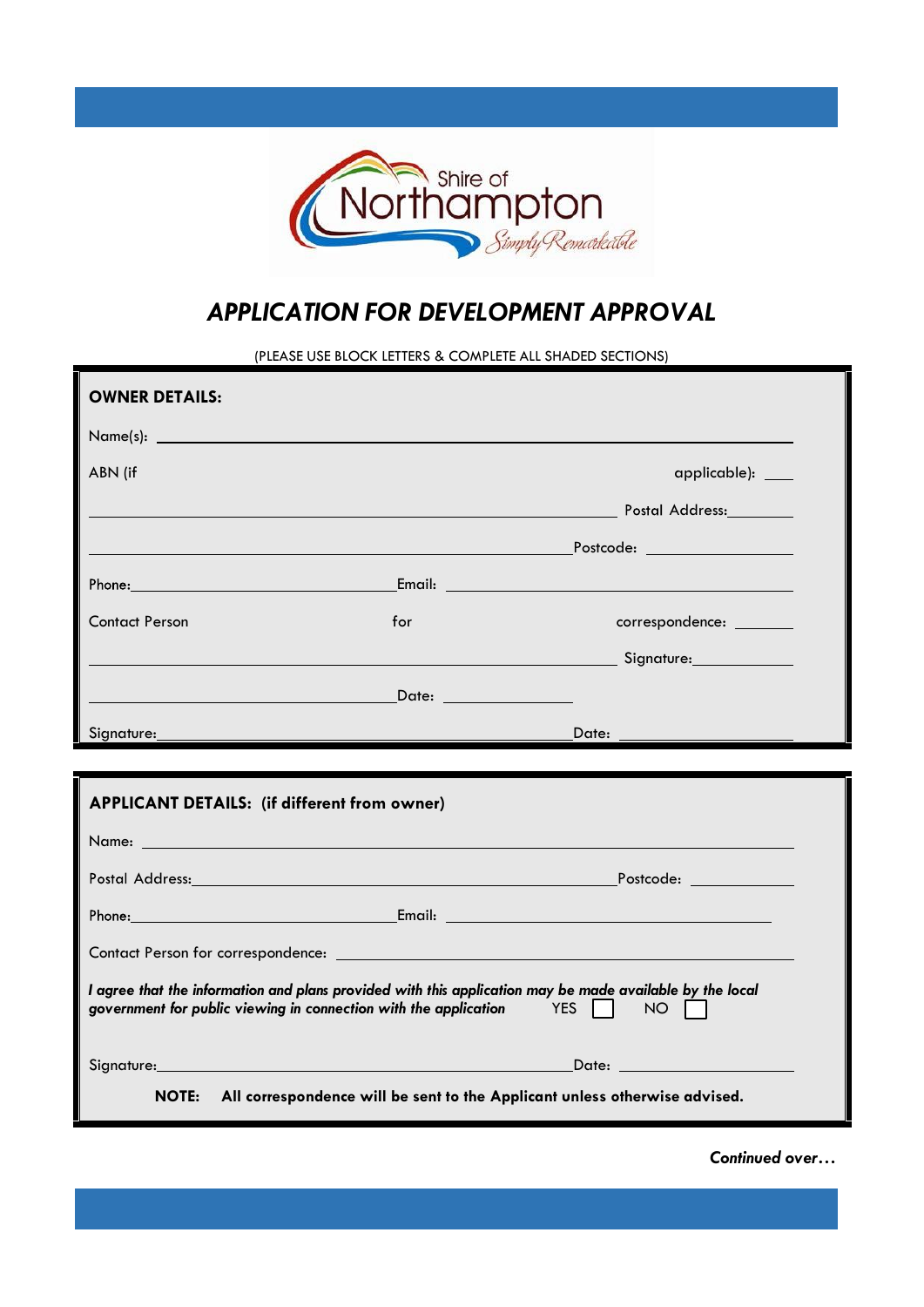| <b>PROPERTY DETAILS:</b>                                                         |                      |                            |  |  |
|----------------------------------------------------------------------------------|----------------------|----------------------------|--|--|
|                                                                                  |                      |                            |  |  |
|                                                                                  |                      |                            |  |  |
|                                                                                  |                      |                            |  |  |
|                                                                                  |                      |                            |  |  |
|                                                                                  |                      |                            |  |  |
| <b>PROPOSED DEVELOPMENT:</b>                                                     |                      |                            |  |  |
| Nature of development:                                                           | Works                |                            |  |  |
|                                                                                  | Use                  |                            |  |  |
|                                                                                  | <b>Works and Use</b> |                            |  |  |
| Is an exemption from development claimed for part of the development?            |                      |                            |  |  |
| Yes<br>No                                                                        |                      |                            |  |  |
| If yes, is the exemption for:                                                    |                      |                            |  |  |
| Works    <br>Use                                                                 |                      |                            |  |  |
| Description of proposed works and/or land use: _________________________________ |                      |                            |  |  |
|                                                                                  |                      |                            |  |  |
| <b>Nature</b><br>of<br>existing<br>any                                           |                      | buildings and/or land use: |  |  |
| $\circ$ f<br>Approximate cost                                                    | proposed             | development: _______       |  |  |
| Estimated Time of Completion:                                                    |                      |                            |  |  |

## **REQUIRED INFORMATION & FEES:**

Please refer over for the information required to be submitted with this application and the schedule of fees. This application will not be processed without all required information including payment of the appropriate fee.

| <b>OFFICE USE ONLY:</b>               |  |
|---------------------------------------|--|
|                                       |  |
| Required Fee: \$                      |  |
| Receipt No.: ________________________ |  |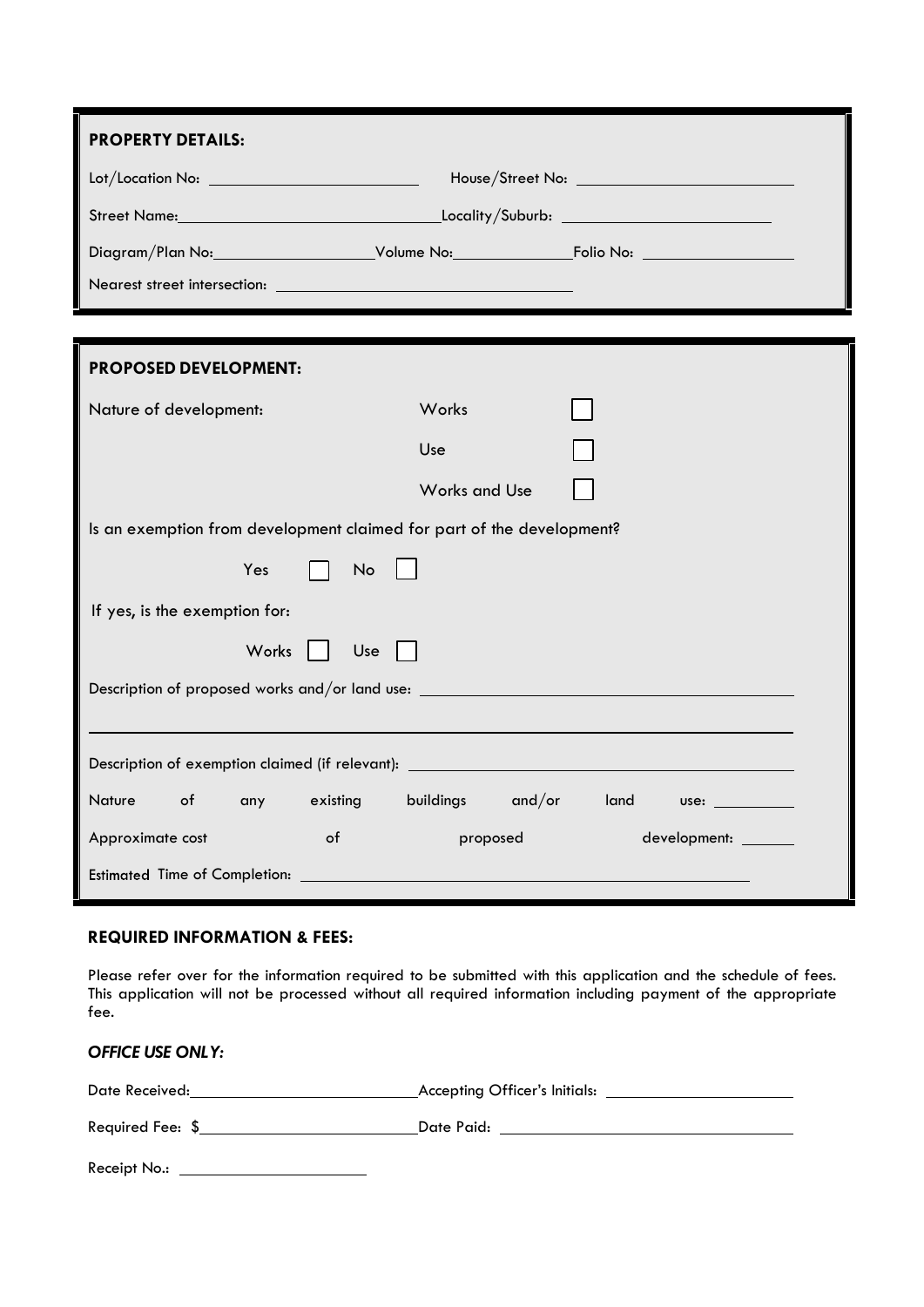## **REQUIRED INFORMATION TO ACCOMPANY APPLICATION FOR DEVELOPMENT APPROVAL**

- (1) This application WILL NOT PROCEED without the signature(s) of all landowners AND payment of the appropriate fee. Please contact the Shire's Principal Planner to obtain the relevant fee.
- (2) In addition to this form three (3) copies of plans showing complete details of the development (in accordance with Item 3 below) and a written submission detailing the proposal will be required to be forwarded to Council.
- (3) Unless Council waives any particular requirement every application for Planning Approval shall be comprised of:
	- (a) A plan or plans to a scale of not less than 1:500 showing:
		- (i) the location of the site including street names, lot numbers, north point and the dimensions of the site;
		- (ii) the existing and proposed ground levels over the whole of the land the subject of the application;
		- (iii) the location, height and type of all existing structures and environmental features, including watercourses, wetlands and native vegetation on the site;
		- (iv) the structures and environmental features that are proposed to be removed;
		- (v) the existing and proposed use of the site, including proposed hours of operation, and buildings and structures to be erected on the site;
		- (vi) the existing and proposed means of access for pedestrians and vehicles to and from the site;
		- (vii) the location, number, dimensions and layout of all car parking spaces intended to be provided;
		- (viii) the location and dimensions of any area proposed to be provided for the loading and unloading of vehicles carrying goods or commodities to and from the site and the means of access to and from those areas;
		- (ix) the location, dimensions and design of any open storage or trade display area and particulars of the manner in which it is proposed to develop the open storage or trade display area;
		- (x) the nature and extent of any open space and landscaping proposed for the site; and
	- (b) plans, elevations and sections of any building proposed to be erected or altered and of any building that is intended to be retained; and
	- (c) a report on any specialist studies in respect of the development that the local government requires the applicant to undertake such as site surveys or traffic, heritage, environmental, engineering or urban design studies; and
	- (d) any other plan or information that the local government reasonably requires.

In the case of an application for a change in use of the land and/or buildings:

- (d) a site plan and, where applicable, floor plan(s) of the existing building(s) indicating the uses to be made of the land and the respective building(s) or portions of the building(s).
- (4) Where an application relates to a place entered on a heritage list prepared in accordance with this Scheme or within an area designated under this Scheme as a heritage area, the local government may require the application to be accompanied by one or more of the following —
	- (a) street elevations drawn as one continuous elevation to a scale not smaller than 1:100 showing the proposed development and the whole of the existing development on each lot immediately adjoining the land the subject of the application;
		- (b) a detailed schedule of all finishes, including materials and colours of the proposed development; and
		- (c) a description of the finishes of the existing developments on the subject lot and on each lot immediately adjoining the subject lot.